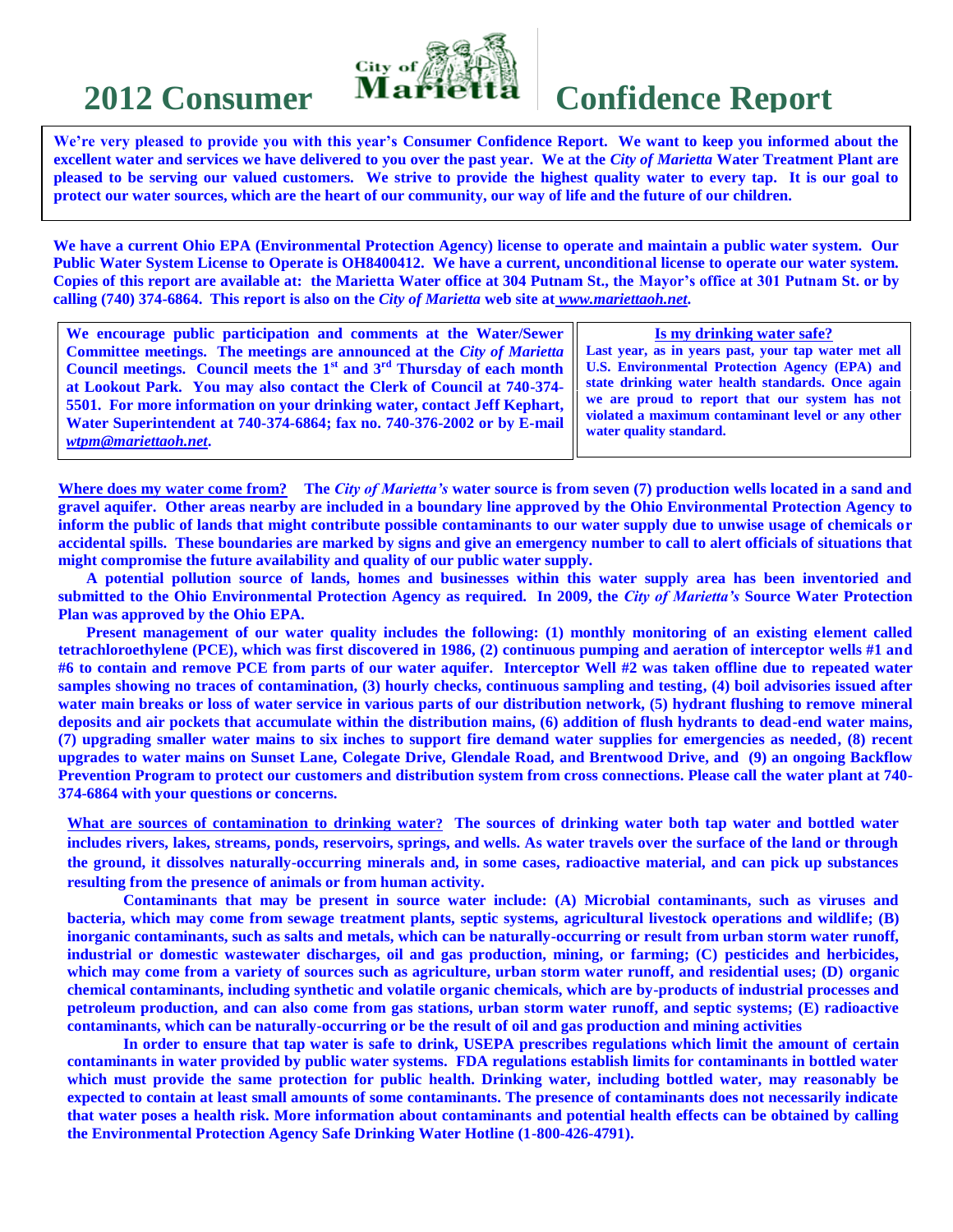

#### **Who needs to take special precautions?**

Some people may be more vulnerable to contaminants in drinking water than the general population. Immuno-compromised persons such as persons with cancer undergoing chemotherapy, persons who have undergone organ transplants, people with HIV/AIDS or other immune system disorders, some elderly, and infants can be particularly at risk from infection. These people should seek advice about drinking water from their health care providers. EPA/CDQ guidelines on appropriate means to lessen the risk of infection by cryptosporidium and other microbial contaminants are available from the Safe Drinking Water Hotline (1-800-426-4791).



**The EPA requires regular sampling to ensure drinking water safety. The** *City of Marietta* **conducted sampling for bacteria; lead and copper; nitrates; synthetic organic; volatile organic; total trihalomethanes, total haloacetic acids and total chlorine during 2012***.* **Samples were collected for a total of 64 different contaminants most of which were not detected in the** *City of Marietta*  **water supply. The Ohio EPA requires us to monitor for some contaminants less than once per year because the concentrations of these contaminants do not change frequently. Some of our data, though accurate, is more than one year old.**

If present, elevated levels of lead can cause serious health problems, especially for pregnant women and young children. Lead in drinking water is primarily from materials and components associated with service lines and home plumbing. The *City of Marietta* Water Treatment Plant is responsible for providing high quality drinking water, but cannot control the variety of materials used in plumbing components. When your water has been sitting for several hours, you can minimize the potential for lead exposure by flushing your tap for 30 seconds to 2 minutes before using water for drinking or cooking. If you are concerned about lead in your water, you may wish to have your water tested. Information on lead in drinking water, testing methods, and steps you can take to minimize exposure is available from the Safe Drinking Water Hotline at 800-426-4791 or at *<http://www.epa.gov/safewater/lead>*.

#### **PROTECT DRINKING WATER SUPPLIES "Green" Lawn Care Tips for a Healthy Lawn & a Healthy Environment** *by Kathy Davis Washington SWCD*

Whether you own or lease property for private or public use, or as a business, one item of maintenance is sure to be the lawn. Everyone likes a green healthy looking lawn, free of weeds and pests and with as little maintenance as possible. Healthy lawns have less potential to pollute storm water runoff or pollute ground water. Here are a few "green" tips to achieve a healthy lawn and help the environment.

*Dethatching:* Rake dead & dying matted grass if greater than ½ inch thick. Less thatch allows air, water & fertilizer to reach the soil providing the potential for greater biological activity. This allows soil organisms to do their work, like breaking down grass clippings that feed your lawn's root system.

*Mowing:* Try not to remove more than 1/3 of the blade in one cutting. More can cause stress and increase the potential for pests and diseases. Keeping the mower blades sharp to produce a nice clean cut with no frays can also reduce the potential for pests and diseases. Set the mower blade to mow a height of  $3 - 4$ ". Taller grass provides shade reducing weeds from germinating and cools the soil reducing moisture loss.

*Clippings & Leaves:* Leaves & clippings should be mulched or discharged back to green areas. Soil organisms will break down this resource as it feeds your lawn. Keep clippings and leaves away from impervious areas such as the street and sidewalks. Not only will they clog the storm drains and culverts, but it's also wasting a resource.

*Composting:* If you choose to collect your clippings and leaves you still have some green options. Leaves and grass clippings make excellent composting material. Set aside a place to compost in your yard. The composted material can be used in your garden and the needy areas of your lawn. Don't care to have your own compost? We are fortunate to have a composting facility near Marietta. Greenleaf Landscaping accepts clippings and leaves along with tree trimmings. There are restrictions on limb size – so check ahead of time. This service is free to *City of Marietta* residents.

*Pesticides:* Use pesticides sparingly. Know your weeds and if desired, treat accordingly. Follow manufacturer's guidelines. Beware….some broad leaf pesticides can destroy soil organisms.

*Fertilizing:* Grass clippings and leaves should be mulched back into the lawn utilizing a mulching mower or side discharge. Clippings provide nutrients. Know your soil. Unless your soil is sandy you may not need additional fertilizer. If in doubt, test. If chemical fertilizers are used follow manufacturer's guidelines. Mishandled use can kill soil life and structure. Utilize a slow release fertilizer to provide food over a period of time. Fall is the best time to fertilize your root system and rigorous roots provide a healthy lawn.

*Irrigation:* If you must water, water slowly so that pesticides & fertilizers do not wash into storm drains. These products can be costly, you don't want to lose the investment. Morning hours are best for watering, reducing evaporation in the heat of the day and diseases that can occur from evening watering. Know your soil. Clay soils hold more moisture and dry out slower needing less watering verses sandy soils that hold less and dry more quickly. During times of drought watering may be restricted. Don't worry, brown grass is not dead, it's just dormant.

*Protect your well field:* Don't use pesticides and fertilizers within 300 feet of a well head. This is known as the isolation area around a well used for drinking water. The water you protect may be your own!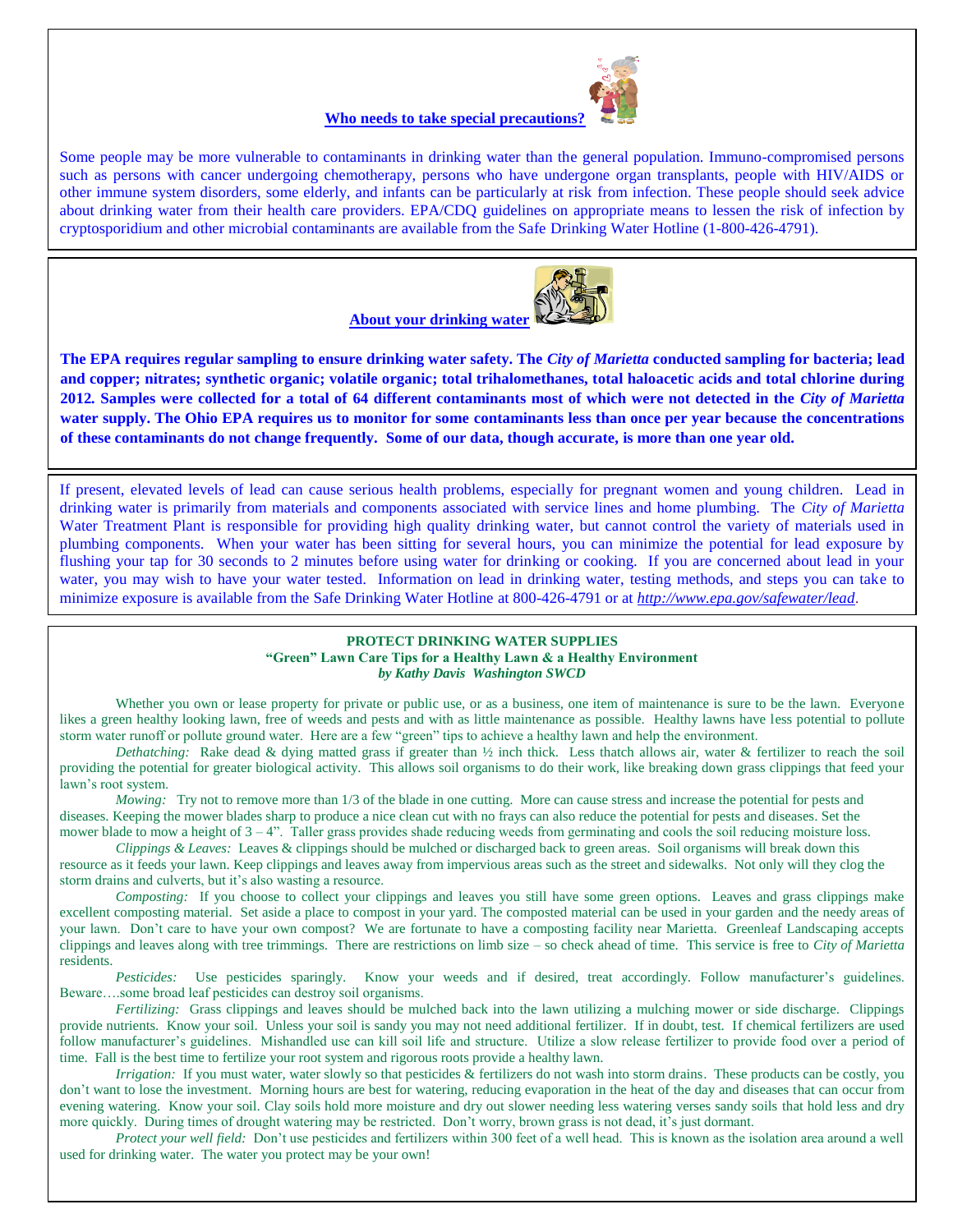#### **Water Quality Data Table**

**The table below lists all of the drinking water contaminants that we detected during the calendar year of this report. The presence of contaminants in the water does not necessarily indicate that the water poses a health risk. Unless otherwise noted, the data presented in this table is from testing done in the calendar year of the report. The EPA or the State EPA requires us to monitor for certain contaminants less than once per year because the concentrations of these contaminants do not change frequently.**

| Disinfectants and Collection Highest Level<br>Disinfection By-<br>Products | Date                         | <b>Detected</b>                         | Range of<br>Levels<br><b>Detected</b> | <b>MCLG</b>                 | <b>MCL</b>                     | <b>Units</b> | <b>Violation</b> | <b>Likely Source of Contamination</b>                                                                                               |
|----------------------------------------------------------------------------|------------------------------|-----------------------------------------|---------------------------------------|-----------------------------|--------------------------------|--------------|------------------|-------------------------------------------------------------------------------------------------------------------------------------|
| Chlorine                                                                   | 2012                         | 0.9                                     | $.9 - .9$                             | <b>MRDLG</b><br>$= 4$       | <b>MRDL</b><br>$= 4$           | ppm          | N                | Water additive used to control<br>microbes.                                                                                         |
| Haloacetic<br>Acids (HAA5)                                                 | 7/11/12                      | 15                                      | $15 - 15$                             | No goal<br>for the<br>total | 60                             | ppb          | N                | By-product of drinking water<br>disinfection.                                                                                       |
| <b>Total</b><br><b>Trihalomethanes</b><br>(TTHM)                           | 7/11/12                      | 44                                      | $44 - 44$                             | No goal<br>for the<br>total | 80                             | ppb          | N                | By-product of drinking water<br>disinfection.                                                                                       |
| <b>Contaminants</b>                                                        | Inorganic Collection<br>Date | <b>Highest Level</b><br><b>Detected</b> | Range of<br>Levels<br><b>Detected</b> | <b>MCLG</b>                 | <b>MCL</b>                     | Units        | <b>Violation</b> | Likely Source of Contamination                                                                                                      |
| <b>Barium</b>                                                              | 10/21/10                     | 0.023                                   | $.023-.023$                           | $\overline{2}$              | $\overline{2}$                 | ppm          | N                | Discharge of drilling wastes;<br>Discharge from metal refineries;<br>Erosion of natural deposits.                                   |
| Fluoride                                                                   | 10/21/10                     | 0.882                                   | $.882-.882$                           | $\overline{4}$              | 4.0                            | ppm          | N                | Erosion of natural deposits;<br>Water additive which promotes<br>strong teeth; Discharge from<br>fertilizer and aluminum factories. |
| Nitrate [measured<br>as Nitrogen]                                          | 8/8/12                       | 0.25                                    | $.25 - .25$                           | 10                          | 10                             | ppm          | N                | Runoff from fertilizer use;<br>Leaching from septic tanks,<br>sewage; Erosion of natural deposits.                                  |
| <b>Lead and Copper</b>                                                     | Collection<br>Date           | 90th<br>Percentile                      | # of<br><b>Samples</b><br>Over AL     | <b>MCLG</b>                 | <b>Action</b><br>Level<br>(AL) | Units        | <b>Violation</b> | <b>Likely Source of Contamination</b>                                                                                               |
| Copper                                                                     | $6/5$ to $6/6$<br>2012       | 0.017                                   | $\bf{0}$                              | 1.3                         | 1.3                            | ppm          | N                | Erosion of natural deposits;<br>Leaching from wood preservatives;<br>Corrosion of household plumbing<br>systems.                    |
| Lead                                                                       | $6/5$ to $6/6$<br>2012       | 0.000                                   | $\bf{0}$                              | $\bf{0}$                    | 15                             | ppb          | N                | Corrosion of household plumbing<br>systems; Erosion of natural deposits.                                                            |

Maximum Contaminant Level Goal or MCLG: The level of a contaminant in drinking water below which there is no known or expected risk to health. MCLGs allow for a margin of safety.

 Maximum Contaminant Level or MCL: The highest level of a contaminant that is allowed in drinking water. MCLs are set as close to the MCLGs as feasible using the best available treatment technology.

 Action Level: The concentration of a contaminant which, if exceeded, triggers treatment or other requirements which a water system must follow.

ppm: milligrams per liter or parts per million - or one ounce in 7,350 gallons of water.

ppb: micrograms per liter or parts per billion - or one ounce in 7,350,000 gallons of water.

 Action Level Goal (ALG): The level of a contaminant in drinking water below which there is no known or expected risk to health. ALGs allow for a margin of safety.